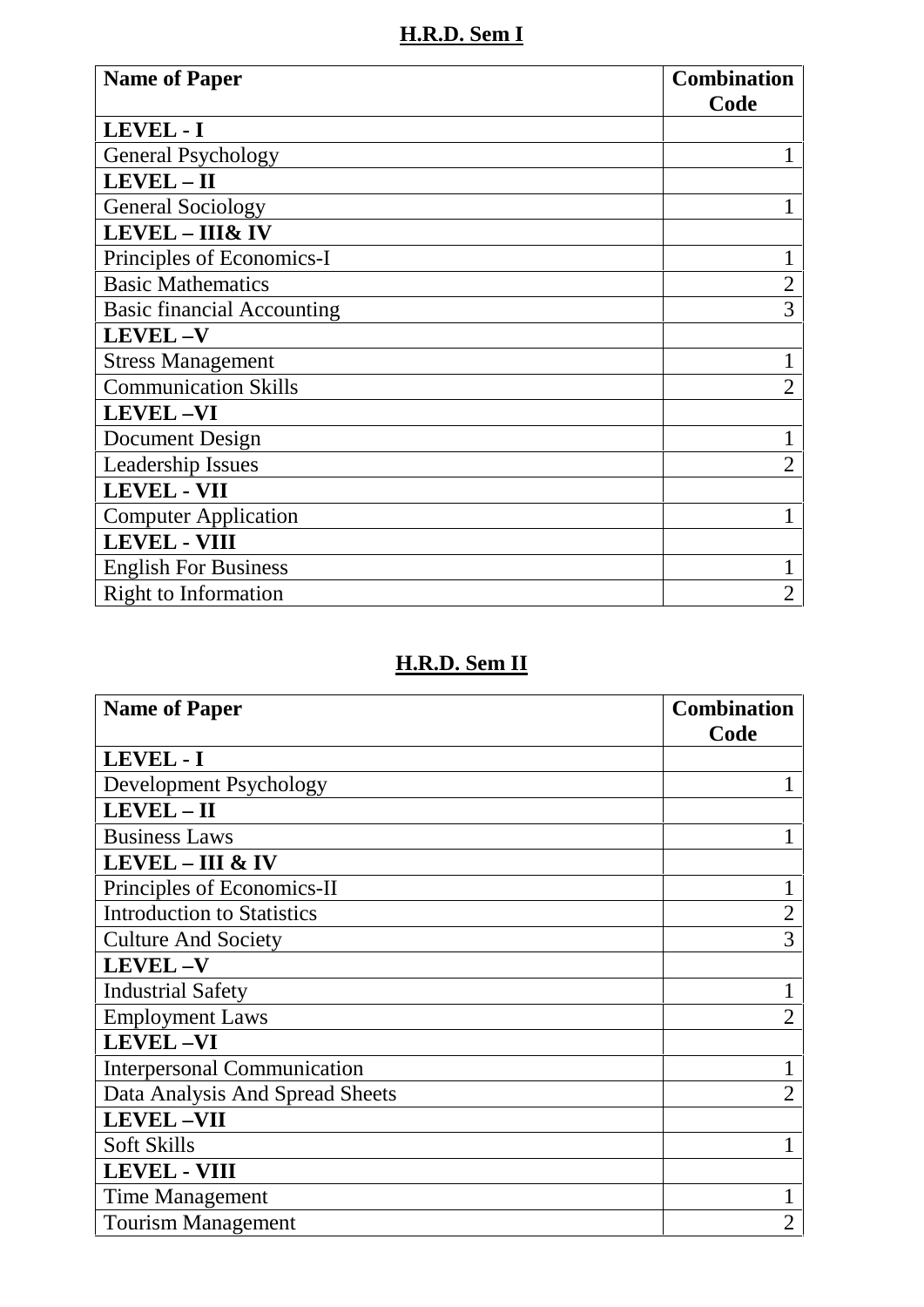### **H.R.D. Sem III**

| <b>Name of Paper</b>                    | <b>Combination</b><br>Code |
|-----------------------------------------|----------------------------|
| LEVEL - I                               |                            |
| Social Psychology                       |                            |
| LEVEL-II                                |                            |
| <b>Industrial Sociology</b>             |                            |
| <b>LEVEL - III &amp; IV</b>             |                            |
| Macroeconomics                          |                            |
| <b>Applied Statistics</b>               | 2                          |
| <b>Environment Studies</b>              | 3                          |
| <b>LEVEL-V</b>                          |                            |
| <b>Business Environment</b>             |                            |
| <b>Technical Communication</b>          |                            |
| <b>LEVEL-VI</b>                         |                            |
| <b>Indian Business Legends</b>          |                            |
| <b>Presentation Skills</b>              | $\overline{2}$             |
| <b>LEVEL-VII</b>                        |                            |
| <b>Database Essentials For Business</b> |                            |
| <b>LEVEL-VIII</b>                       |                            |
| <b>Employee Empowerment</b>             |                            |
| <b>WTO</b>                              | 2                          |

### **H.R.D. Sem IV**

| <b>Name of Paper</b>                           | <b>Combination</b><br>Code |
|------------------------------------------------|----------------------------|
| LEVEL - I                                      |                            |
| <b>Industrial Psychology</b>                   |                            |
| LEVEL - II                                     |                            |
| HRM-I                                          |                            |
| <b>LEVEL - III &amp; IV</b>                    |                            |
| <b>Development Economics</b>                   |                            |
| <b>Research Methodology</b>                    | $\overline{2}$             |
| <b>Corporate Responsibility And Governance</b> | 3                          |
| <b>LEVEL-V</b>                                 |                            |
| <b>Cyber Laws And Cyber Security</b>           |                            |
| <b>Business Ethic</b>                          | $\overline{2}$             |
| <b>LEVEL-VI</b>                                |                            |
| <b>Women Studies</b>                           |                            |
| <b>Change Management</b>                       | 2                          |
| <b>LEVEL-VII</b>                               |                            |
| <b>Constitutional Law</b>                      |                            |
| <b>LEVEL-VIII</b>                              |                            |
| Law For Everyone                               |                            |
| <b>Physical Education</b>                      | 2                          |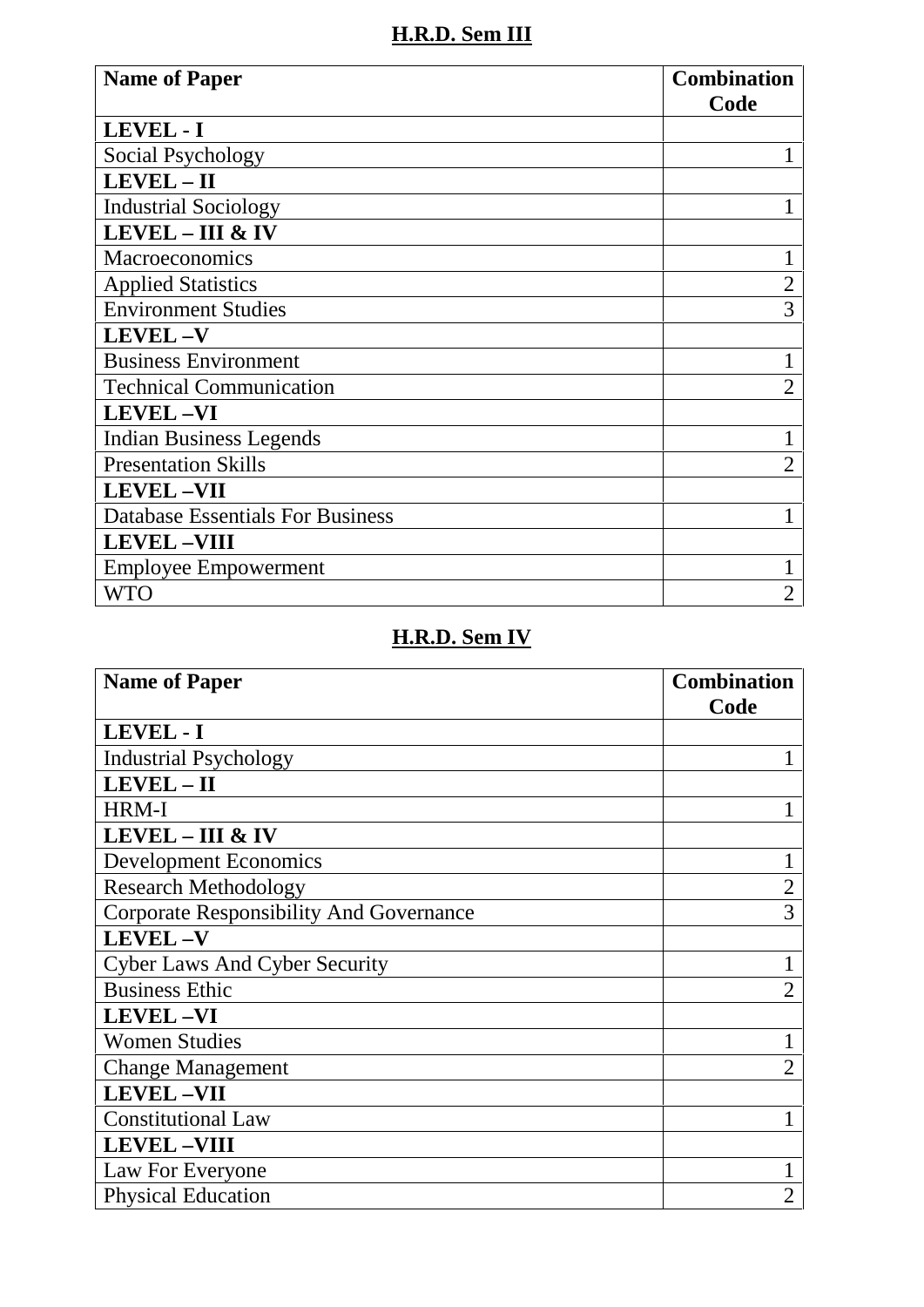**H.R.D. SemV**

| <b>Name of Paper</b>                                      | <b>Combination</b><br>Code |
|-----------------------------------------------------------|----------------------------|
| <b>LEVEL - I</b>                                          |                            |
| <b>HRM-II</b>                                             |                            |
| LEVEL - II                                                |                            |
| <b>Labour Relations</b>                                   |                            |
| $LEVEL - III & IV$                                        |                            |
| Principles of Management                                  |                            |
| <b>Fundamentals of Management</b>                         | $\overline{2}$             |
| <b>Training and Development</b>                           | 3                          |
| <b>LEVEL-V</b>                                            |                            |
| <b>Employer Branding</b>                                  |                            |
| Disaster Management                                       | $\overline{2}$             |
| <b>LEVEL-VI</b>                                           |                            |
| <b>Fundamentals of Human Organisational Communication</b> |                            |
| The Legal Environment                                     |                            |
| <b>LEVEL-VII</b>                                          |                            |
| <b>Career Management</b>                                  |                            |
| <b>LEVEL-VIII</b>                                         |                            |
| <b>History of Cultures</b>                                |                            |
| <b>Management and Business Skills</b>                     | $\overline{2}$             |

## **H.R.D. SemVI**

| <b>Name of Paper</b>                         | <b>Combination</b> |
|----------------------------------------------|--------------------|
|                                              | Code               |
| $LEVEL - I$                                  |                    |
| <b>Organisational Development</b>            |                    |
| LEVEL-II                                     |                    |
| <b>Organisational Behaviour</b>              |                    |
| <b>LEVEL - III &amp; IV</b>                  |                    |
| <b>Strategic Staffing</b>                    |                    |
| <b>Compensation and Benefits</b>             | $\overline{2}$     |
| Labour Laws                                  | 3                  |
| <b>LEVEL-V</b>                               |                    |
| <b>Qualitative Research</b>                  |                    |
| <b>Talent Management</b>                     | 2                  |
| <b>LEVEL-VI</b>                              |                    |
| Entrepreneurship                             |                    |
| <b>HR</b> Outsourcing                        | 2                  |
| <b>LEVEL-VII</b>                             |                    |
| Human Resource Information System            |                    |
| <b>LEVEL-VIII</b>                            |                    |
| Indian Culture and Heritage                  |                    |
| <b>Statistical Analysis Using Software's</b> | $\overline{2}$     |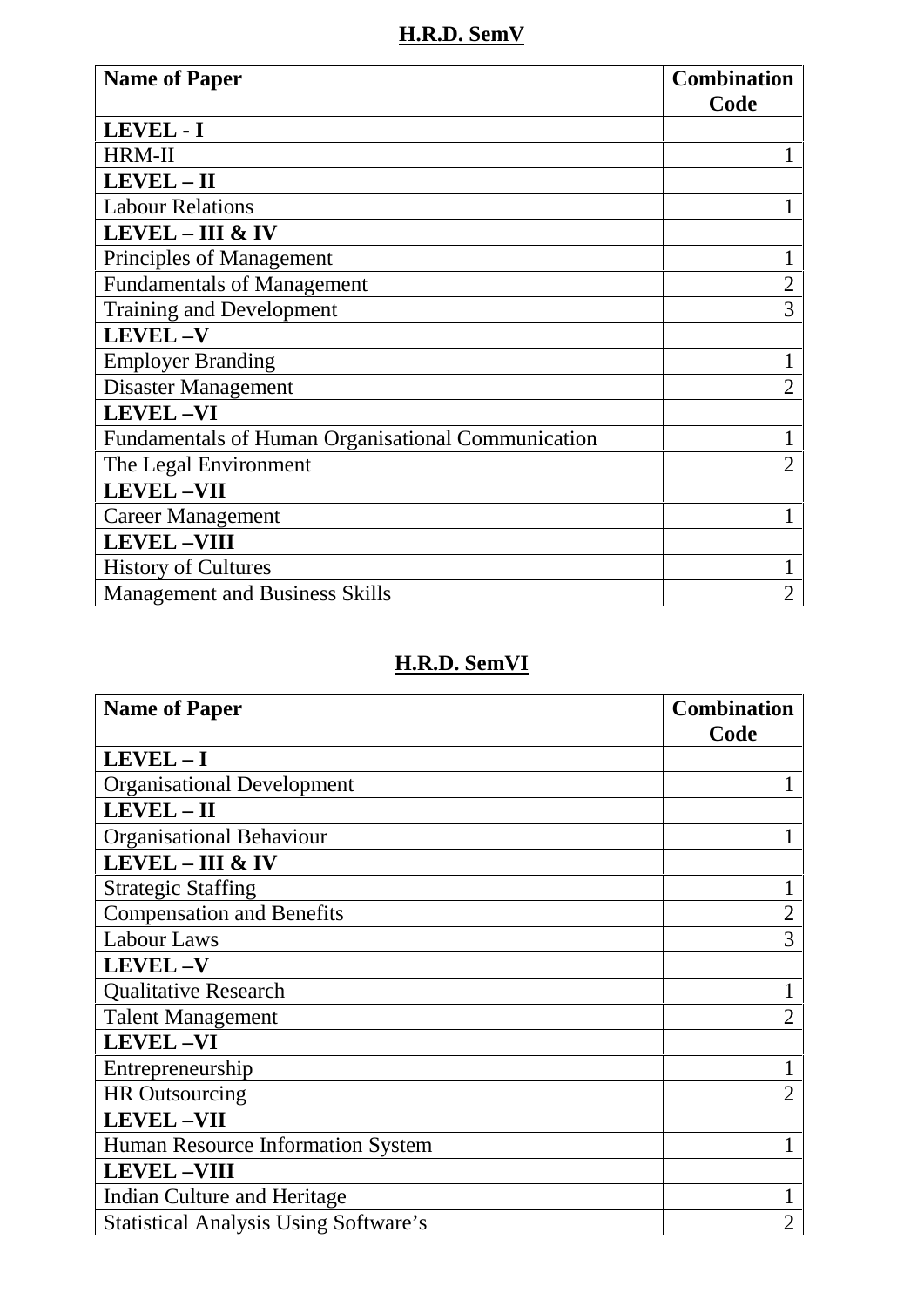#### **H.R.D. SemVII**

| <b>Name of Paper</b>                       | <b>Combination</b><br>Code |
|--------------------------------------------|----------------------------|
| <b>LEVEL - I</b>                           |                            |
| <b>Industrial Psychology</b>               |                            |
| LEVEL - II                                 |                            |
| <b>Industrial Economics</b>                |                            |
| <b>LEVEL - III</b>                         |                            |
| <b>Industrial Sociology</b>                |                            |
| <b>LEVEL-IV</b>                            |                            |
| Human resource Management                  |                            |
| <b>LEVEL-V</b>                             |                            |
| <b>Entrepreneurial Development</b>         |                            |
| <b>LEVEL-VII</b>                           |                            |
| <b>Statistics and research Methodology</b> |                            |
| <b>LEVEL-VIII</b>                          |                            |
| <b>Business Communication</b>              |                            |
| Management and Financial Accounting        |                            |
| <b>International Business Environment</b>  | 3                          |

### **H.R.D. Sem VIII**

| <b>Name of Paper</b>                      | <b>Combination</b><br>Code |
|-------------------------------------------|----------------------------|
| LEVEL - I                                 |                            |
| <b>Strategic HRM-I</b>                    |                            |
| $LEVEL - II$                              |                            |
| <b>Labour Economics</b>                   |                            |
| <b>LEVEL - III</b>                        |                            |
| <b>Organizational Behaviour</b>           |                            |
| <b>LEVEL-IV</b>                           |                            |
| <b>Organizational Development</b>         |                            |
| <b>LEVEL-V</b>                            |                            |
| Human resource Development                |                            |
| <b>LEVEL-VII</b>                          |                            |
| <b>Management of Financial Resources</b>  |                            |
| <b>LEVEL-VIII</b>                         |                            |
| <b>Business Laws</b>                      |                            |
| <b>Strategic Game Theory for Managers</b> |                            |
| Management of Safety and Health           | 3                          |